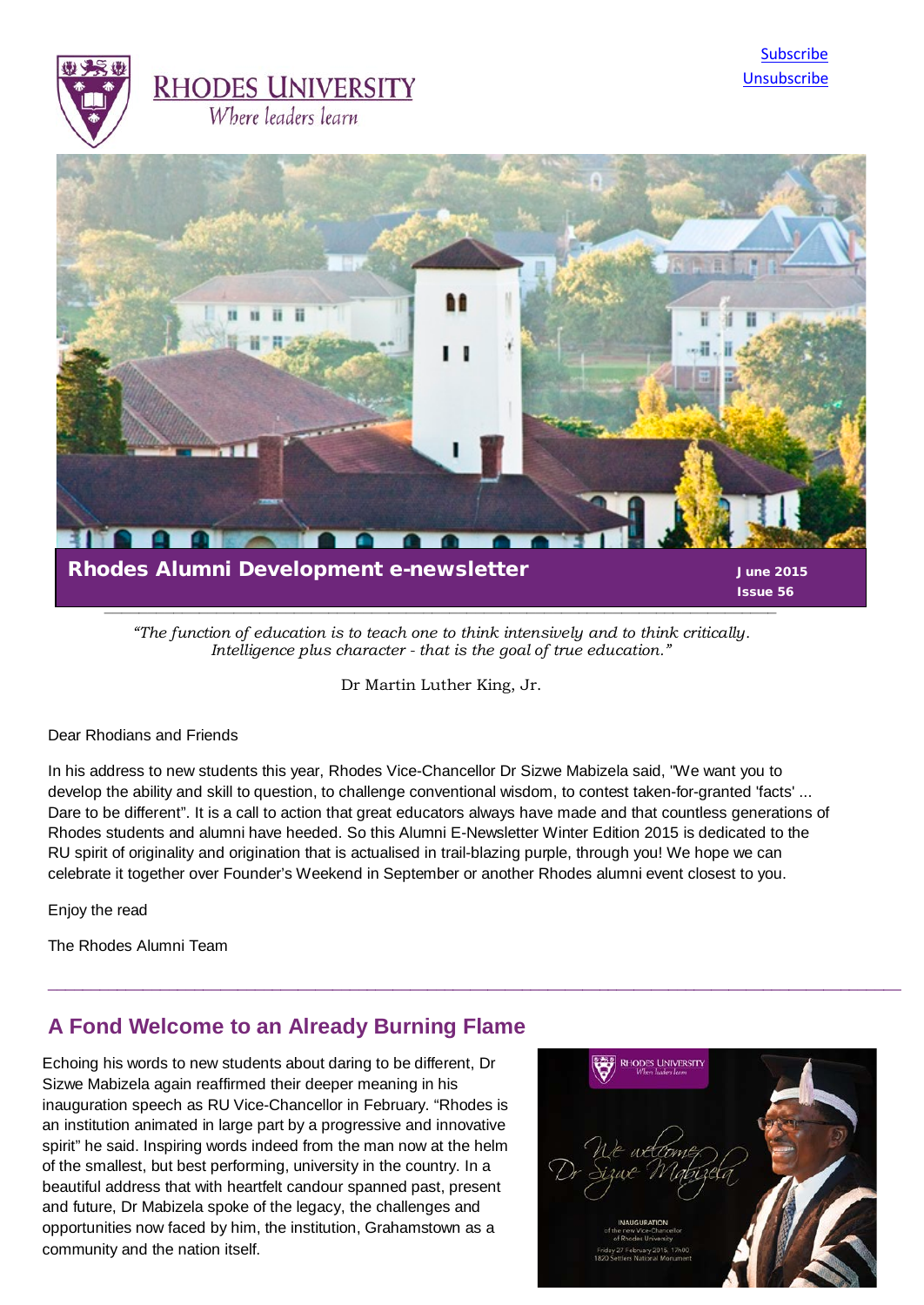"We are a *university*, a place of knowledge – *siyindawo yolwazi*, a community of scholars engaged in the generation, dissemination and application of knowledge in the service of humanity", he emphasised.

Dr Mabizela is the sixth VC in Rhodes University's history – an auspicious number as he mathematically proved in his address – and has distinguished himself as Rhodes Deputy VC with distinction for a decade.

We wish Dr Mabizela everything of the best as he executes his ten-point vision for Rhodes, which includes making RU fully accessible to academically talented but financially needy students and cementing its role in Grahamstown and the world as a university which "will be able to advance the higher purpose of higher education: to transform individual lives for the better, to transform societies for the better and to transform the world for the better."

\_\_\_\_\_\_\_\_\_\_\_\_\_\_\_\_\_\_\_\_\_\_\_\_\_\_\_\_\_\_\_\_\_\_\_\_\_\_\_\_\_\_\_\_\_\_\_\_\_\_\_\_\_\_\_\_\_\_\_\_\_\_\_\_\_\_\_\_\_\_\_\_\_\_\_\_\_\_\_\_\_\_\_\_\_\_\_\_\_\_\_\_\_\_\_\_

**[Dr Sizwe Mabizela's Inauguration Programme and Speech](http://www.ru.ac.za/media/rhodesuniversity/content/alumni/documents/Dr%20Sizwe%20Mabizela%27s%20Inauguration.pdf) [Inauguration Booklet](http://www.ru.ac.za/media/rhodesuniversity/content/alumni/documents/Inauguration%20booklet_final_smaller.pdf)**

## **Where Leaders Learn to Flourish**

RU again achieved the best graduation rate of all South African universities this year, with the second record-breaking year in a row of PhD graduates – 4 up from last year's 71 to 75. In total, 2298 students graduated this year; and even though Rhodes represents a mere 1% of higher education enrolments in the country, we have the highest number of Mandela-Rhodes scholars out of all SA universities. Nine nominees for this prestigious scholarship were submitted by RU last year, of a total of 500 applicants. "Of the 60 candidates who were shortlisted for interviews, 7 (i.e., 11.6%) were from Rhodes; and of the 40 who were awarded the Mandela-Rhodes Scholarship, 6 were from Rhodes (15%). An incredible achievement for the smallest University in the country!" said Dr Mabizela.



Indeed, this year's six graduation ceremonies were made more poignant by the inaugural awarding of the Lelona Fufu scholarship, in honour of this beloved Rhodes student who in 2012 was murdered while hitchhiking to her graduation ceremony. **[Read the full story here:](http://www.ru.ac.za/news/latestnews/scholarshipinhonourofmurderedstudent-1.html)** 

Of course any RU Graduation Weekend would be incomplete without outstanding Honorary Doctorate awardees. This year they included jazz icon Hugh Masekela, inimitable Public Protector Adv Thuli Madonsela, artist extraordinaire Dr David Koloane, Sociologist and Policy-change activist, Prof Francie Lund and distinguished past VC Dr Saleem Badat.

**\_\_\_\_\_\_\_\_\_\_\_\_\_\_\_\_\_\_\_\_\_\_\_\_\_\_\_\_\_\_\_\_\_\_\_\_\_\_\_\_\_\_\_\_\_\_\_\_\_\_\_\_\_\_\_\_\_\_\_\_\_\_\_\_\_\_\_\_\_\_\_\_\_\_\_\_\_\_\_\_\_\_\_\_\_\_\_\_\_\_\_\_\_\_\_\_\_\_\_\_\_\_\_\_\_\_\_**

Please follow the links below for the full stories:

**[Rhodes Celebrates PhD Graduation Record](http://www.ru.ac.za/news/latestnews/rhodescelebratesphdgraduationrecord-1.html) [Go out and tackle the challenges that face our society and the world](http://www.ru.ac.za/news/latestnews/gooutandtacklethechallengesthatfaceoursocietyandtheworld-1.html) [Honorary Doctorate Citations](http://www.ru.ac.za/alumni) (bottom right hand side)**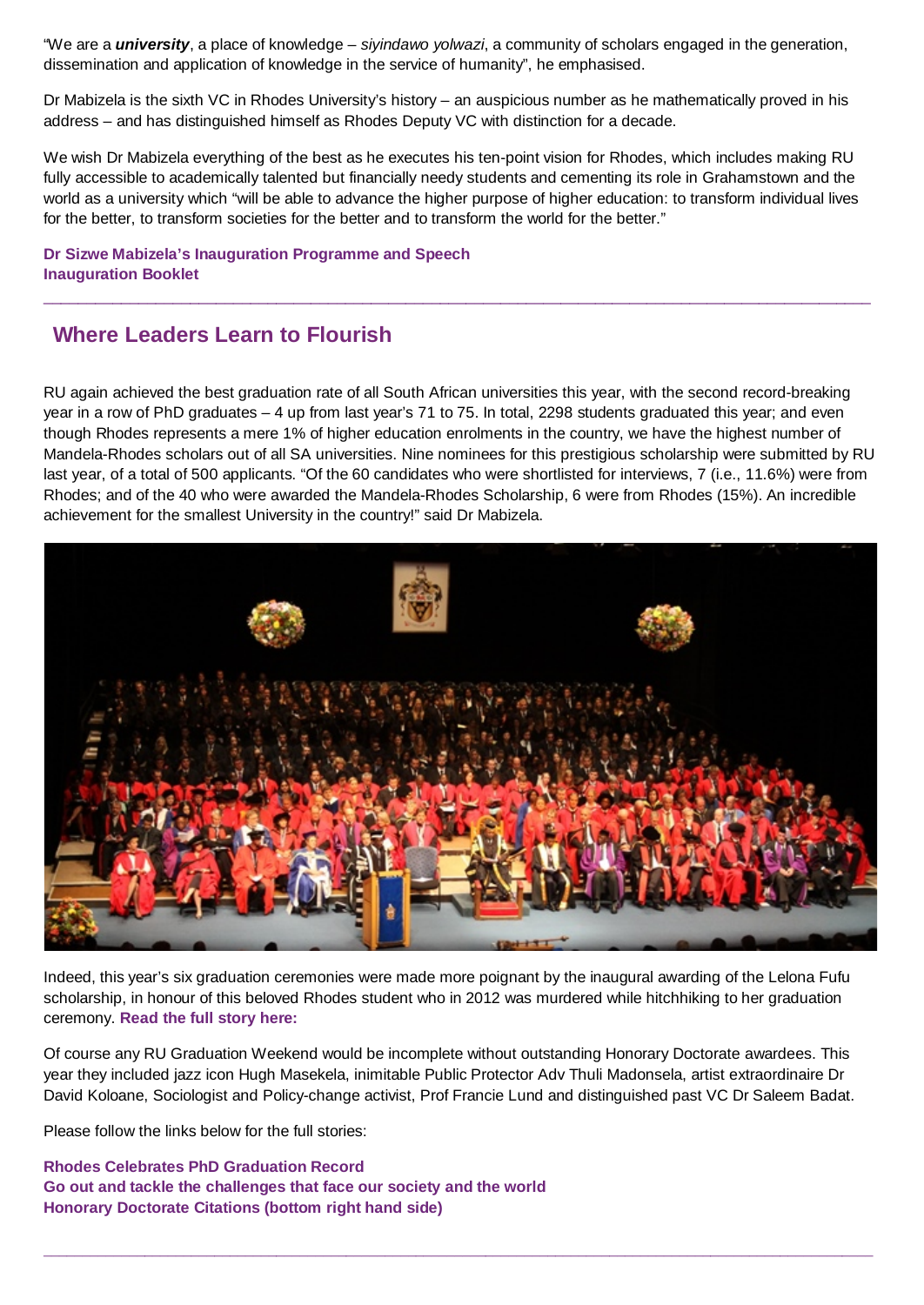# **Enthralling Alumni Events! Enthralling Alumni Events!**

From the highly enjoyable Orientation Week Cocktail hosted by Dr Mabizela, to a deeply emotional Pharmacy 1975 Class Reunion, **[\(full story here\)](http://www.ru.ac.za/alumni/alumnirelations/events/pharmacy1975classreunion/)** our Alumni Relations team has been delightfully busy with a plethora of glorious events in 2015.



Indeed, our Give5 campaign, which is a collaborative exercise with students and residences to raise funds for the Pocket Money Fund, again culminated in a blazing fire-walk on the Drostdy Lawns and raised over R75 000 to assist students from underprivileged backgrounds with their living expenses. Then, a total of 26 bursaries with a combined value of R190 000 were also awarded at the Old Rhodian Bursary Awards – both of which feature in our Light a Fire section later in this e-zine.

These events though are just a great beginning, and there many incredible events yet this year – including the upcoming **UK London Reunion and Luncheon**, the **July Festival Cocktail Party** and **East London Reunion,** and the fantastic **Founders Weekend from the 25th to the 27th of September**. This wonderful weekend includes the Oriel House Centenary and Rhodes Business School 15<sup>th</sup> Anniversary celebrations, as well as the Convocation and the Old Rhodian Awards; and is already shaping up to be spectacular! Don't miss a thing on our event calendar this year and **[click here](https://www.ru.ac.za/alumni/alumnirelations/events/events2015/)  [for all details…](https://www.ru.ac.za/alumni/alumnirelations/events/events2015/)**

Don't forget that **NOMINATIONS FOR THE OLD RHODIAN AWARDS close on 8 July**; we know that you know of Old Rhodians who the University could honour for their actions and achievements.

NOMINATE them for either the Distinguished or Emerging Old Rhodian.

For Criteria AND Nominations, **[click here](http://www.ru.ac.za/alumni/alumnirelations/oldrhodianunion/oldrhodianawards/)**

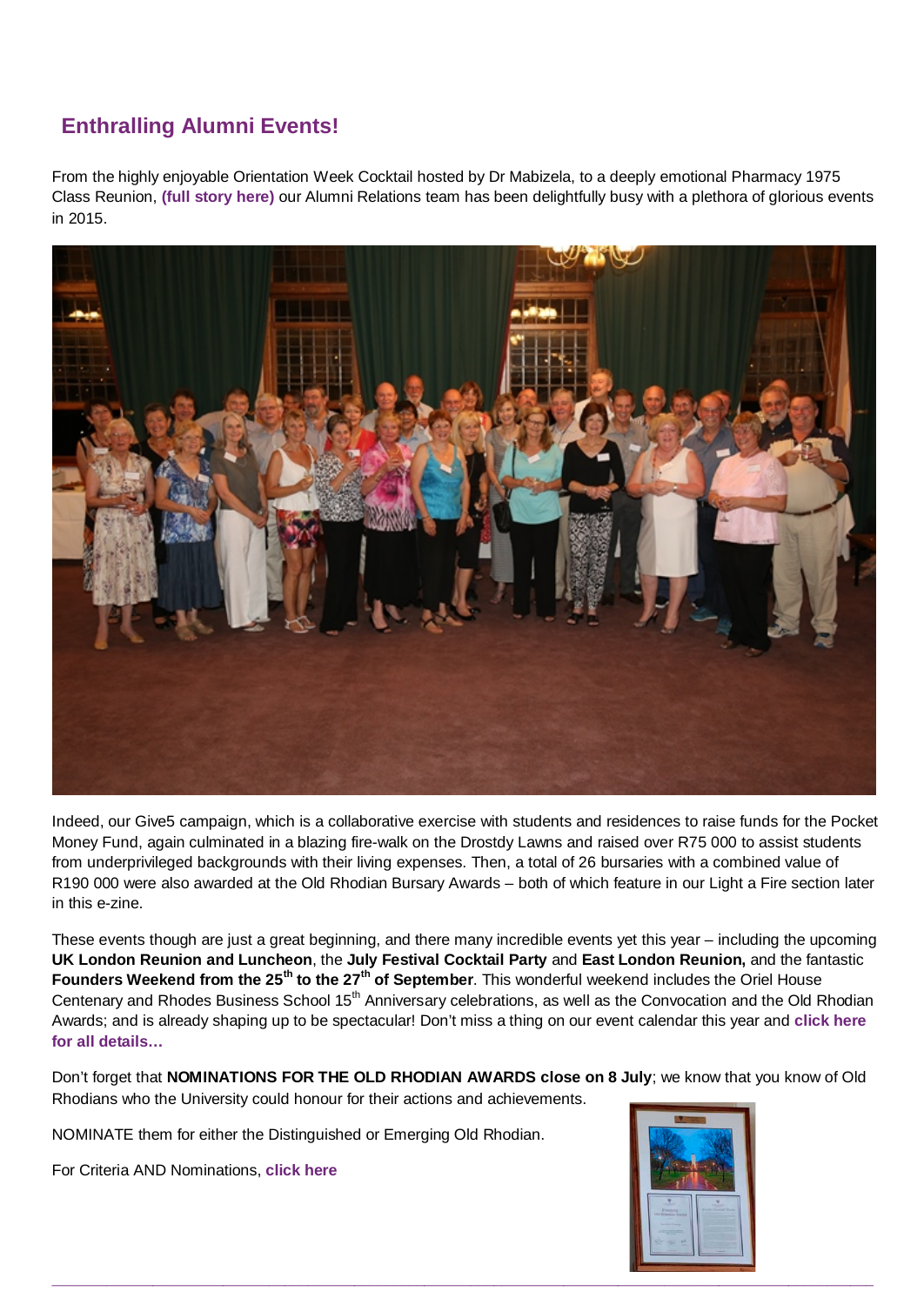## **Alumni in the News**



From a ground-breaking collaboration between RU and UNICEF in revolutionising the way HIV testing is done, to its alumni winning some of the world's most prestigious global scholarships, honours and prizes, good news abounds at RU – in all the spheres of human endeavour. Congratulations to all involved!

**[Alumni in the News](http://www.ru.ac.za/alumni/alumnirelations/news/alumniinthenews/) [General RU News](http://www.ru.ac.za/news/)**

## **Cutting Edge Online Careers Management System**

In an exciting development, Rhodes is proud to announce the launch of its Online Career Management System, geared at connecting students and graduates to potential job prospects and opportunities. This ranges from fulltime employment and internships after graduating, to study-related projects, part-time work, short courses and internships for those still completing their studies. It's a powerful tool for students and graduates to both enter and explore their field of study.

**\_\_\_\_\_\_\_\_\_\_\_\_\_\_\_\_\_\_\_\_\_\_\_\_\_\_\_\_\_\_\_\_\_\_\_\_\_\_\_\_\_\_\_\_\_\_\_\_\_\_\_\_\_\_\_\_\_\_\_\_\_\_\_\_\_\_\_\_\_\_\_\_\_\_\_\_\_\_\_\_\_\_\_\_\_\_\_\_\_\_\_\_\_\_\_\_\_\_\_\_\_\_\_\_\_**

**\_\_\_\_\_\_\_\_\_\_\_\_\_\_\_\_\_\_\_\_\_\_\_\_\_\_\_\_\_\_\_\_\_\_\_\_\_\_\_\_\_\_\_\_\_\_\_\_\_\_\_\_\_\_\_\_\_\_\_\_\_\_\_\_\_\_\_\_\_\_\_\_\_\_\_\_\_\_\_\_\_\_\_\_\_\_\_\_\_\_\_\_\_\_\_\_\_\_\_\_\_\_\_\_\_** 

#### **[Careers Website](http://www.rhd.prospects.ac.uk/casa/servlet/casa.jobseeker.JSVacServlet?mode=menu)**

## **Light a Fire in Student's Lives – give5 and the Old Rhodian Bursaries**

"*In a society characterised by incertitude, cynicism and despair, we look to you, graduates of this distinct and distinctive institution of higher learning, for leadership to tackle the challenges that face our society and the world*."



Dr Sizwe Mabizela



Beyond the blazing fire-walk that it culminates with every year, the Give 5 campaign serves as a fiery entry for current students into the vibrant Rhodes culture of giving back. Over R75 000 was raised by students and staff for fellow students in need this year.

The Old Rhodian Bursaries then continue the spirit of Give 5 in students' lives as alumni. Indeed, the aim of the Old Rhodian Union is to provide the opportunity for as many talented students as possible to transform their lives and the world. Already each year the University distributes millions of Rands to who would not otherwise have the opportunity to study here. It would be impossible without the support of our donors; and our University would be poorer in all respects. Tragically, even with all our combined efforts, over 130 students were turned away this year.

More than most, you as alumni know the difference a Rhodes education can make and the perennial role the University plays in life. Please, if you can, click on the donate button below and pass on the gift of your education to a new generation. All contributions are worthy and welcomed.

 $\_$ 

Fundraising needs are from Bursaries, to the Rowing Club, the Law Clinic, the Rhodes Choir Tour to the USA, Life Sciences Building and many more. Please contact [annualfund@ru.ac.za](mailto:annualfund@ru.ac.za) for further information.



**[Donate Online](https://www.ru.ac.za/media/rhodesuniversity/resources/donate/annualfund/donate.php)**